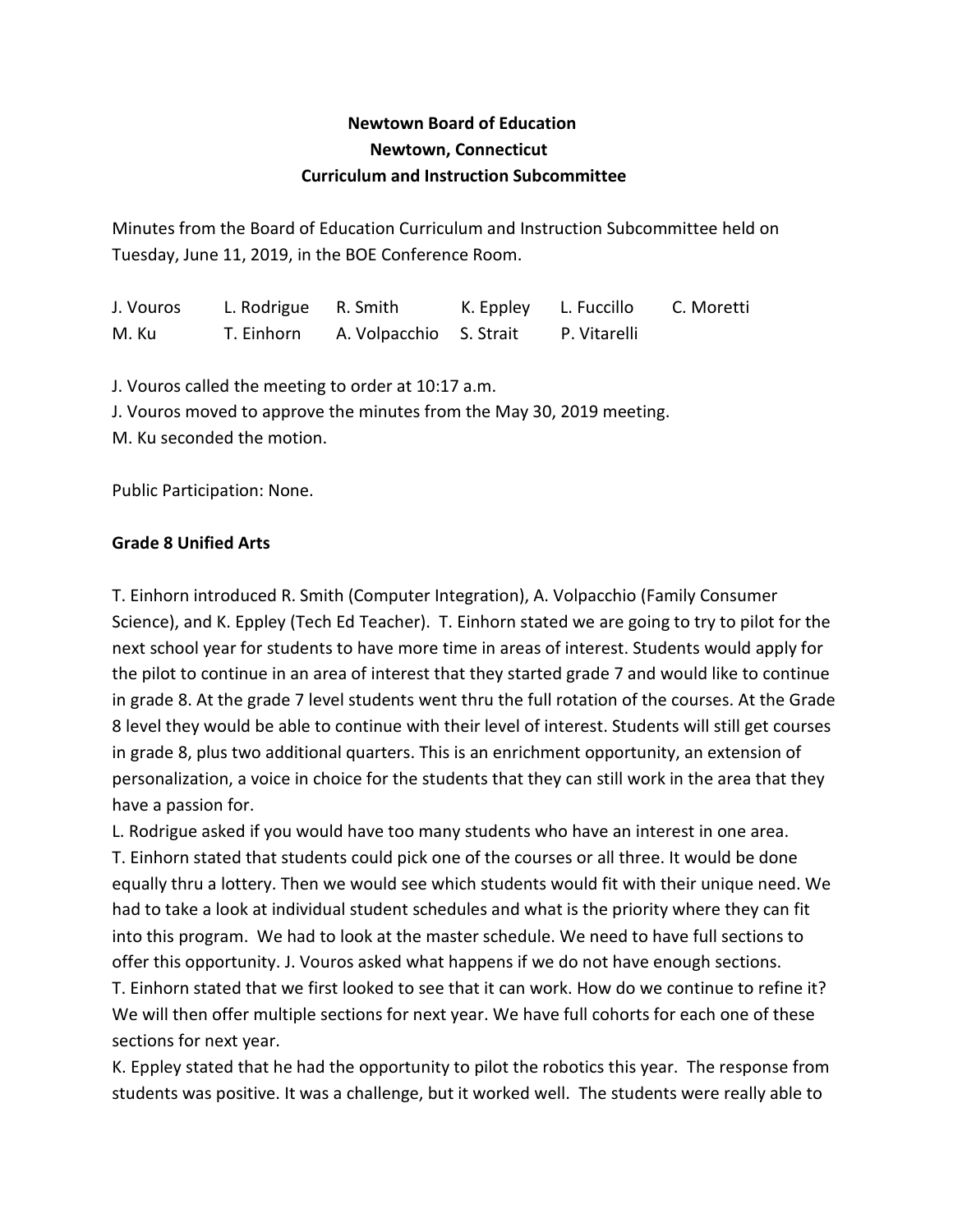personalize their learning. The grade 8 students sparked a lot of interest in the younger students. Grade 7 students are very excited about taking the course in grade 8. I am very excited to teach this course again next year.

R. Smith stated she was very excited to create this extension of what the students already learned. The students are figuring out what they learned and how to demonstrate what they learned. I will coach them with learning and to share what they learned. With this particular program the students will have been exposed to 3D design and robotics. I plan on focusing on AP Computer Science on a much more relaxed, simpler extent. The students can also get a little taste of graphic design and game design for the high school.

A. Volpacchio said the main interest of the students is culinary arts. Students love to cook and love to eat. This is a perfect opportunity for students to explore more in depth their culinary skills. Basically what I do in grade 7 is teach a course "Food Fundamentals". They will learn the fundamentals of baking and cooking. Safety and sanitation is priority for both years. In grade 8 we will review some of what the students learn in grade 7. Grade 8 I teach "The World of Food." We will study different cultures according to different religions, holidays and food availability. I will have the students research the different cultures, design the lab and create the recipes. This pilot will give me more time with the students. My main goal is to prepare them with the high school program. J. Vouros stated that this is the perfect segway into the Capstone. Did you explain the Capstone to grade 8? T. Einhorn stated that they have a great partnership with the high school. They communicate to grade 8 students what their responsibility will be at the high school. The students are very excited about their connections with the high school. L. Rodrigue stated that the connection with the high school is so important. We are starting to work with "Portrait of a Graduate", where you look backwards. This is so timely with the connection is huge and the Robotics, Computer Science, and Culinary are huge at the high school. The rubrics were recently revised. They are critical thinking, communication, creativity and media research. The language will start to spread. This will all start to connect.

#### **New Course Proposal for Reed – Project Adventure and Beyond**

S. Strait stated that she currently teaches Project Adventure and  $21<sup>st</sup>$  Century Skills. My proposal is that I teach 30 Project Adventure classes. The Project Adventure and Beyond course at Reed Intermediate School will incorporate all elements of Project Adventure and applied Social Emotional Learning Competencies. Connections will be made between the skills learned and practiced in Project Adventure to situations students experience in their typical daily life.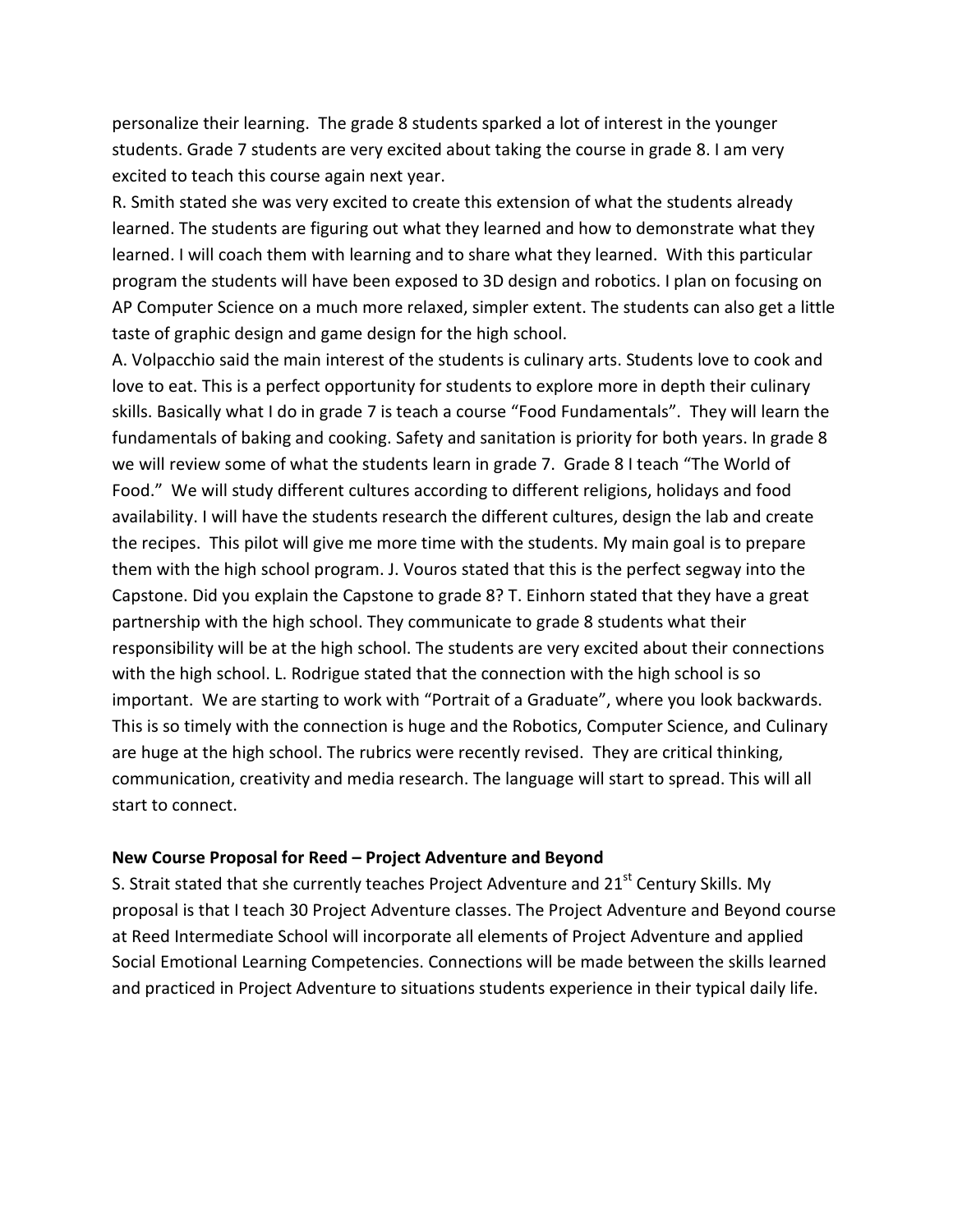#### **Social Emotional Learning and Alpine**

L. Fuccillo presented an update on Alpine. Alpine began to get accepted and implemented this year on a regular basis in each school, K-8. We are still working with the high school. There is an electronic system that transitions with the student from school to school. Alpine takes all the data, testing, what they have for services, SBAC scores, Power school discipline, grades, and can even see every book that they take out of the library. Teachers are only to view only the students in their classrooms. This summer when power school opens, the teachers will be able to see their incoming students. Our goal for next year is to work with the high school. How they are using it, the consistency and what the process is. Additional training next year will be available for the administrators. The data shows if the classes are evenly balanced. There will be a template for when a teacher wants to recommend a student for SRBI. Alpine is updated on a weekly basis, if not daily.

L. Fuccillo presented an update on Social Emotional Learning (SEL) we adopted the frame work last year. The building committees were focused on what the breakdown was in each of the schools for social emotional support. We are figuring out what is working, what is not and what needs to be revised. We put together an SEL action plan. All schools have done this. K-4 lead teachers put together a unified action plan. The goal for next year is implementing this plan. The buildings will give feedback on what is working, what is not working, and if we need more training on some of the plans.

We did the SEL survey as a pilot to measure growth mindset, growth strategies, and social awareness. The building committees took the results of those and measured against what we have, and what we want to focus on. We did a breakdown of the SEL survey to the classroom level. The teachers can then see the results for their classrooms. We are to discuss in the fall if it is really worth breaking down to the classroom level. There was not really much difference between the school level and the classroom level. There will be a new tab of SEL on the new district website.

### **Fundations**

C. Moretti stated a small group went to observe Fundations in Waterford. It was a small mix of staff, which was our Wilson teacher, Special Ed and LA Consultants. They really liked the program. They came back and presented it to the Administrators. Administrators and ELA Consultants made a visit to Monroe school district just to look at instruction, assessment and intervention. While we were there we happen to notice they were doing the new Teachers College Phonics Program. We decided to look into both and went to Region 10 because they had switched from Fundations to the TC Phonics Program. We also visited Trumbull who are using Fundations and love it. We observed both, and decided to recommend Fundations, which we all preferred.